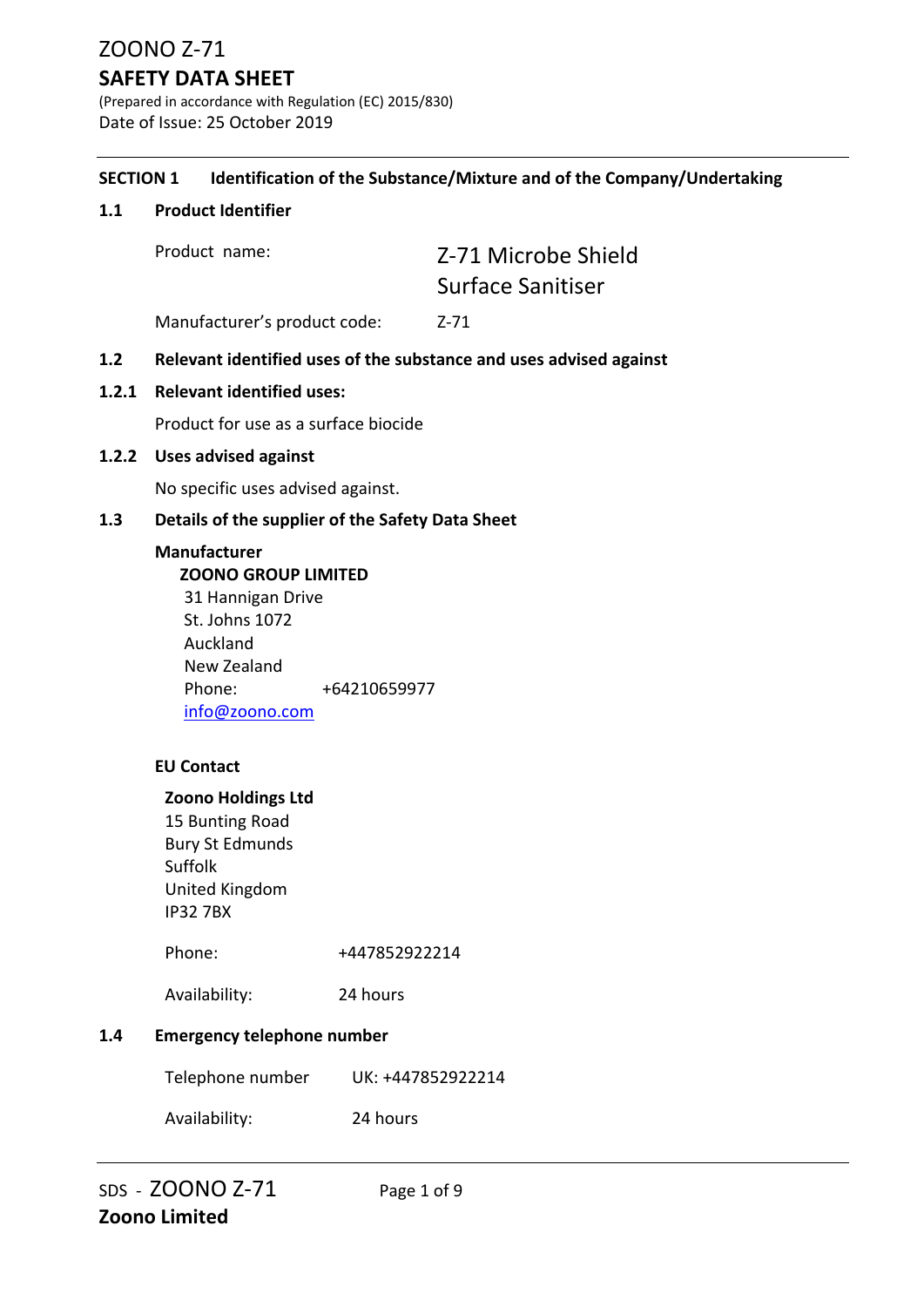# **SAFETY DATA SHEET**

(Prepared in accordance with Regulation (EC) 2015/830) Date of Issue: 25 October 2019

#### **SECTION 2 Hazards Identification**

#### **2.1 Classification of the mixture**

#### **2.1.1 Classification according to Regulation (EC) 1272/2008 [CLP/GHS]**

| Chronic Aquatic Toxicity, Category $3 \mid H412$ : Harmful to aquatic life with long lasting effects |
|------------------------------------------------------------------------------------------------------|
|                                                                                                      |

#### **2.1.3 Additional information**

For full text of Hazard‐ and EU Hazard‐statements applicable to both the product and the pure active substance: see SECTION 16 of this SDS.

#### **2.2 Label Elements**

#### **2.2.1 According to Regulation (EC) 1272/2008 [CLP/GHS]**

Pictograms: None Signal Word: None

Hazard Statements: H412: Harmful to aquatic life with long lasting effects

Precautionary Statements: P102: Keep out of reach of children. P273: Avoid release to the environment. P501: Dispose of contents in accordance with national regulations.

#### **2.3 Other Hazards**

PBT or vPvB not evaluated.

#### **SECTION 3 Composition/information on ingredients**

#### **3.1 Substance** Not applicable

#### **3.2 Mixture**

This mixture is a solution containing Quaternary ammonium compounds, benzyl‐C12‐16‐ alkyldimethyl, chlorides

The substances classified according to Regulation (EC) 1272/2008 present in this mixture are reported in the following table.

| Chemical Name (CA)        | Common       | CAS        | EC        | %      | Classification         |
|---------------------------|--------------|------------|-----------|--------|------------------------|
|                           | name         | Number     | Number    | (w/w)  | according to           |
|                           |              |            |           |        | <b>Regulation (EC)</b> |
|                           |              |            |           |        | 1272/2008              |
| Quaternary ammonium       | Benzalkonium | 68424-85-1 | 270-325-2 | < 1.00 | Acute Tox 4 H302       |
| compounds, benzyl-C12-16- | chloride     |            |           |        | Skin Corr. 1B H314     |
| alkyldimethyl, chlorides  |              |            |           |        | Aquatic Acute 1 H400   |
|                           |              |            |           |        | Aquatic Chronic 1 H410 |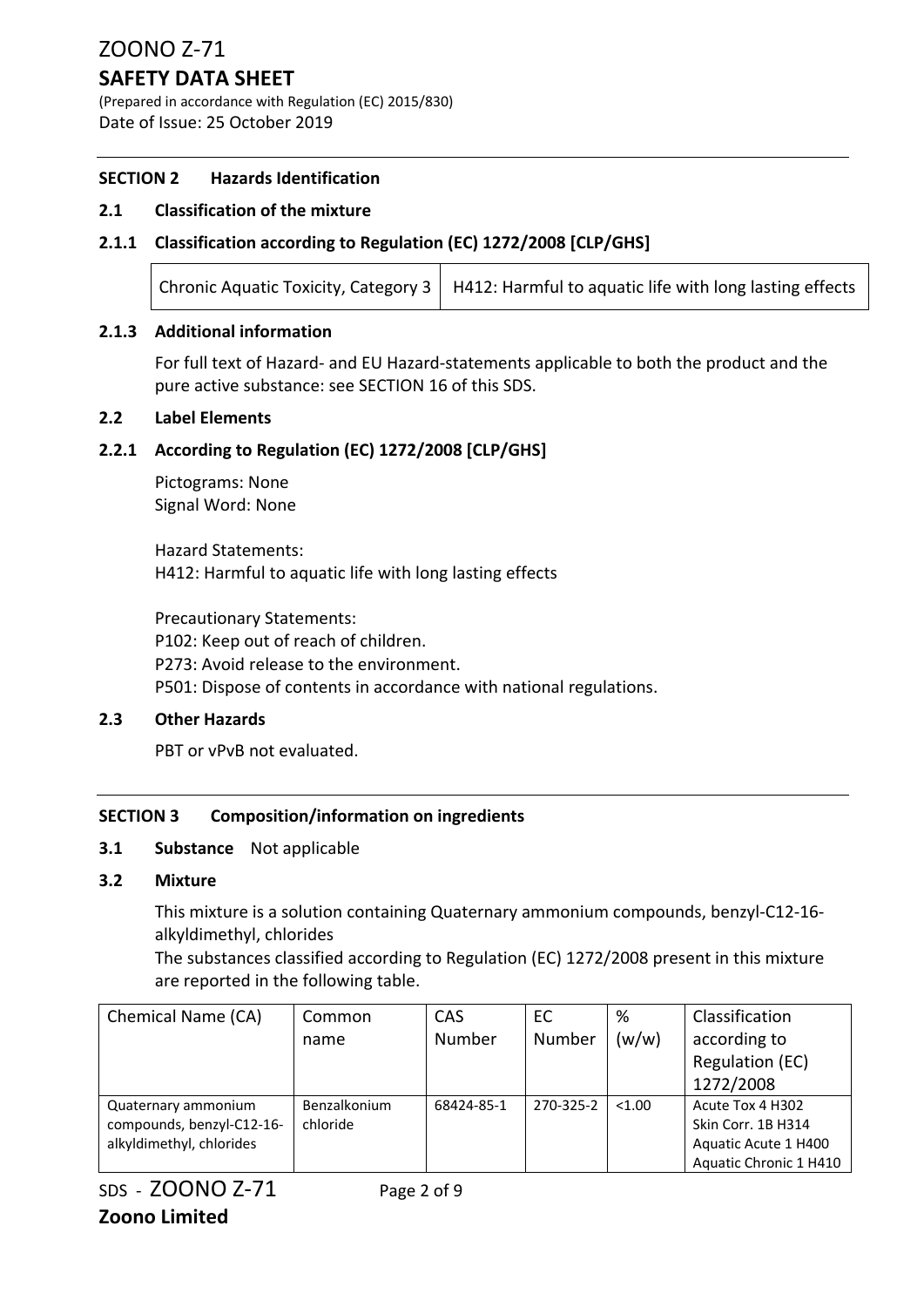# **SAFETY DATA SHEET**

(Prepared in accordance with Regulation (EC) 2015/830) Date of Issue: 25 October 2019 The remaining components are either not hazardous or below the reporting threshold.

#### **SECTION 4 First Aid Measures**

#### **4.1 Description of First Aid Measures**

#### General notes:

Treat exposure symptomatically. Seek medical attention if symptoms develop or persist.

**Following inhalation:** In case of accidental inhalation or feeling unwell, remove to fresh air from exposure. If symptoms develop, seek medical advice.

**Following skin contact:** If symptoms develop, consult a physician. Take off contaminated clothing.

**Following ingestion:** If accidently swallowed, rinse the mouth with plenty of water (only if the person is conscious) and consult a physician.

**Following eye contact:** Rinse cautiously for several minutes. Remove contact lenses if present and easy to do so. Continue rinsing. If eye irritation persists, get medical advice/attention.

#### **4.2 Most important symptoms and effects, both acute and delayed**

Not known. Exposure should be treated symptomatically.

#### **4.3 Indication of any immediate medical attention and special treatment needed**

Not known. Exposure should be treated symptomatically.

#### **SECTION 5 Fire fighting measures**

#### **5.1 Suitable extinguishing media**

The product is not flammable. Use fire extinguishing media appropriate for surrounding materials.

#### **5.2 Special Hazards arising from the substance or mixture**

There are no unusual fire or explosion hazards associated with this product.

#### **5.3 Advice for firefighters**

.

No specific fire‐fighting procedures.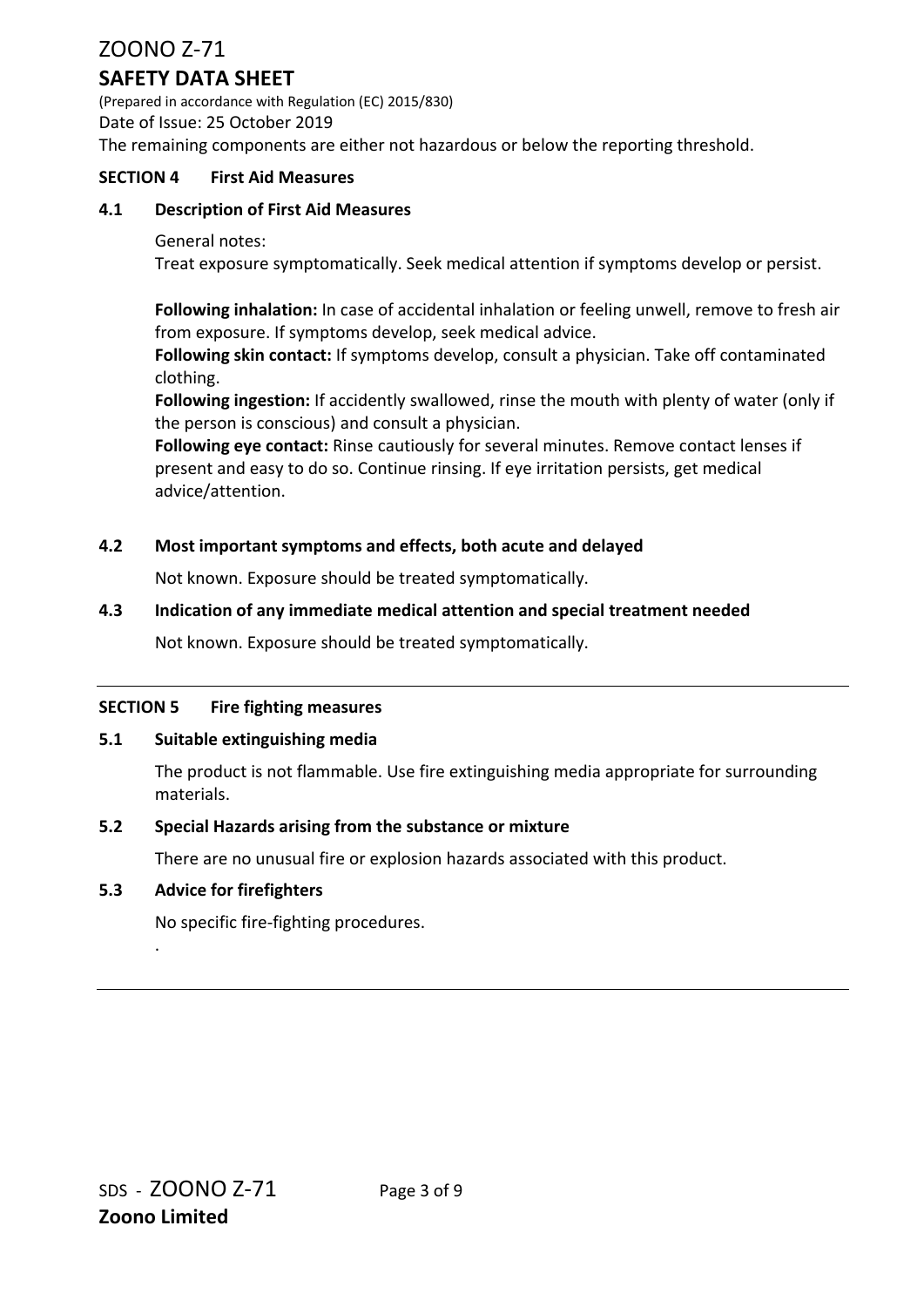# **SAFETY DATA SHEET**

(Prepared in accordance with Regulation (EC) 2015/830) Date of Issue: 25 October 2019

#### **SECTION 6 Accidental Release Measures**

#### **6.1 Personal precautions, protective equipment and emergency procedures**

Follow precautions for safe handling described in this safety data sheet. Refer to Section 8, if appropriate.

#### **6.2 Environmental precautions**

Prevent material from entering drains or waterways. If drains, streams, soil or sewers become contaminated then notify local authority.

#### **6.3 Methods and materials for containment and cleaning up**

Large amounts (1000L and above): Remove leaking containers to a detached area. Bund spill area and recover – consider recycling. Absorb spilled product with inert material (e.g. sand, earth etc.).

Small amounts (5L or smaller pack sizes): Wash away with plenty of water. Avoid release to the environment. Clean equipment used for clean‐up with water.

#### **6.4 Reference to other sections**

Refer to sections 8 and 13 for guidance on personal protective equipment and disposal considerations.

#### **SECTION 7 Handling and Storage**

#### **7.1 Precautions for safe handling**

#### **7.1.1 Protective measures**

Measures to prevent fire and explosion: No special measures required.

1000L and above: Avoid eye contact. Wear chemical type goggles or safety glasses. Wear PVC gloves and protective clothing.

5 Litre and below pack sizes: No special measures required

#### **7.1.2 Advice on general occupational hygiene**

Use of the personal protective equipment referred to in Section 8 is required.

#### **7.2 Conditions for safe storage including any incompatibilities**

Store in tightly closed original container in a dry, cool and well‐ventilated place. Keep in original container.

#### **7.3 Specific end use**

This product is for use as a surface biocide.

#### **SECTION 8 Exposure controls/ personal protection**

#### **8.1 Control Parameters**

None of the components of the mixture currently have exposure limit values.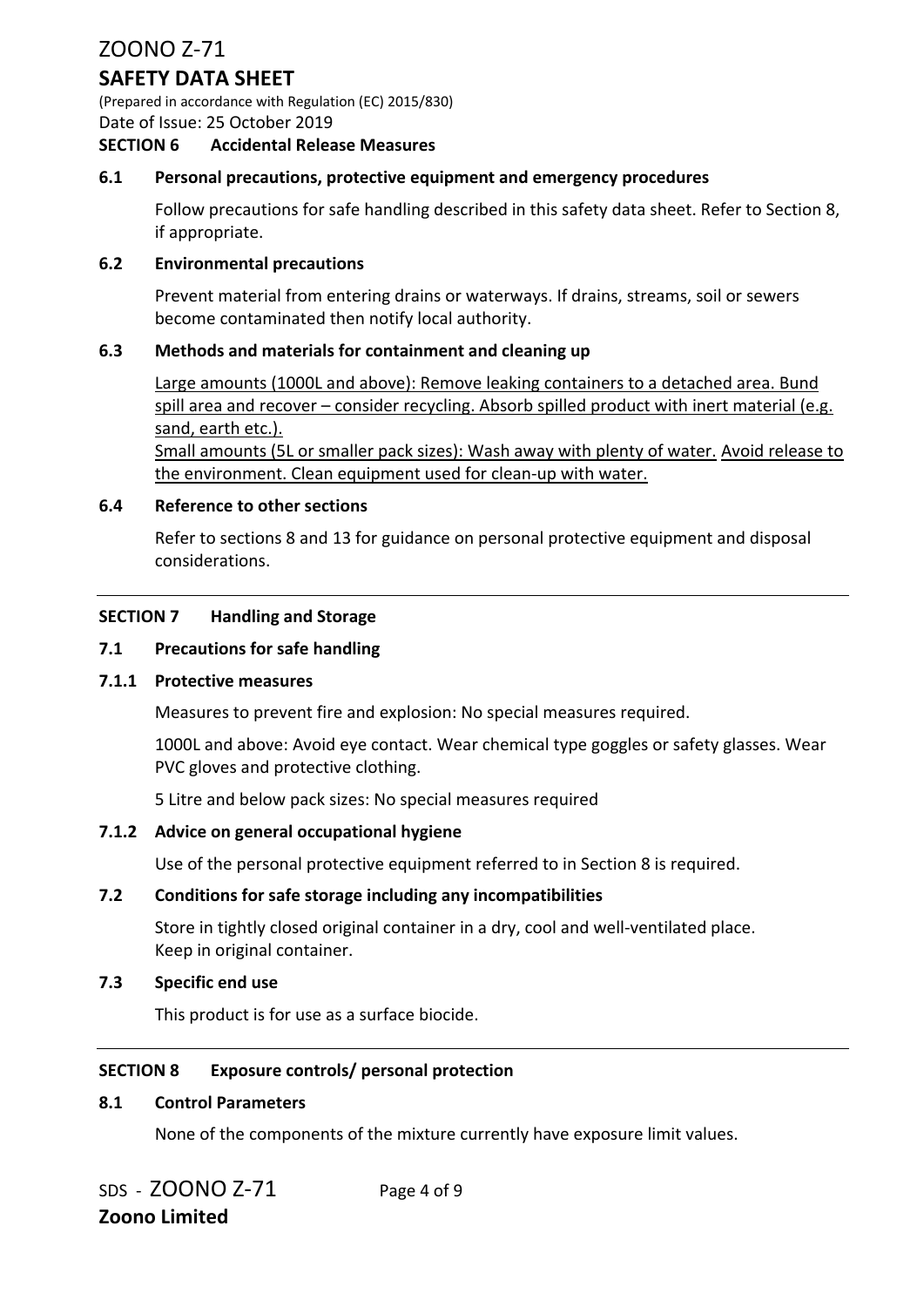# **SAFETY DATA SHEET**

(Prepared in accordance with Regulation (EC) 2015/830) Date of Issue: 25 October 2019

#### **8.2 Exposure Controls**

#### **8.2.1 Appropriate engineering controls**

Ventilation: In processes were mists or vapours may be generated, proper ventilation must be provided.

#### **8.2.2 Personal protection**

Eye/face protection: No specific eye/face protection noted, but Safety goggles may still be advisable for high volumes of product e.g. 1000L IBC.

Skin protection: No specific hand protection noted, but gloves may still be advisable for high volumes of product e.g. 1000L IBC. Respiratory protection: No specific recommendation made, but respiratory protection must be used if the general level exceeds the recommended occupational exposure limit.

#### **8.2.3 Environmental exposure controls.**

Use the product in accordance with label instructions. Avoid unnecessary release to drains and waterways.

#### **SECTION 9 Physical and Chemical Properties**

| <b>Property</b>                           |                   |
|-------------------------------------------|-------------------|
| Appearance                                | Liquid            |
| Odour                                     | Fatty             |
| Odour threshold                           | Not available     |
| рH                                        | $6.0 - 9.0$       |
| Melting point/Freezing point              | Not available     |
| <b>Boiling point</b>                      | $>100^{\circ}$ C  |
| Flash point                               | $>100^{\circ}$ C  |
| Evaporation rate                          | Not available     |
| Flammability                              | Not flammable     |
| Upper lower flammability/explosive limits | Not available     |
| Vapour pressure                           | Not available     |
| Vapour density                            | Not available     |
| Relative density                          | $0.98 - 1.01$ g/L |
| Solubility in water                       | Soluble           |
| Solubility in organic solvents            | Not available     |
| Partition coefficient (n-octanol/water)   | Not applicable    |
| Auto-ignition temperature                 | Not available     |
| Decomposition temperature                 | Not available     |
| Viscosity                                 | Not available     |
| <b>Explosive properties</b>               | Not explosive     |
| Oxidising properties                      | Not oxidising     |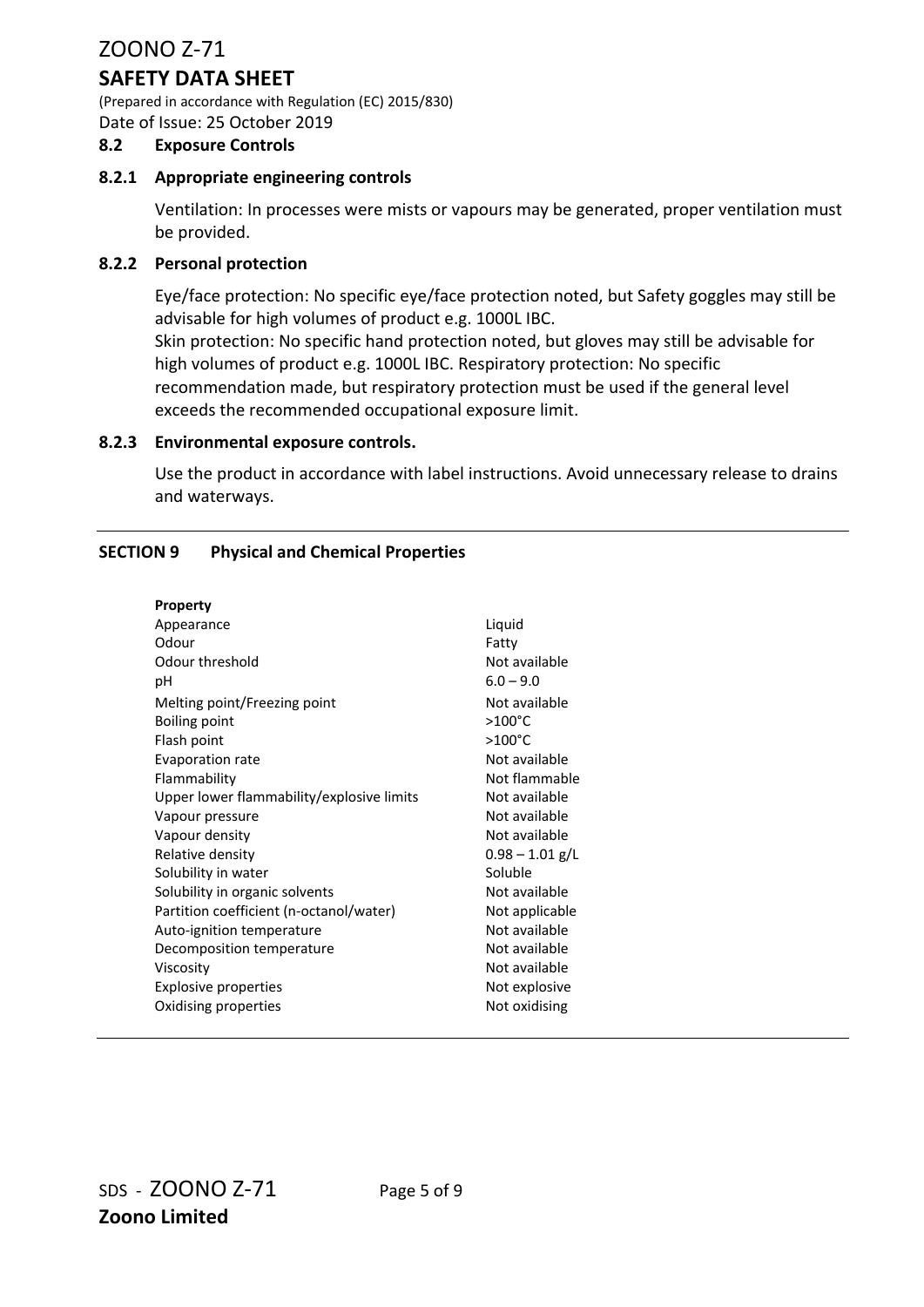# **SAFETY DATA SHEET**

(Prepared in accordance with Regulation (EC) 2015/830) Date of Issue: 25 October 2019

### **SECTION 10 Stability and Reactivity**

#### **10.1 Reactivity**

Stable under normal operating conditions.

#### **10.2 Chemical Stability**

Stable under normal conditions.

#### **10.3 Possibility of hazardous reactions**

No hazardous reactions or polymerisation known.

#### **10.4 Conditions to avoid**

No conditions known.

#### **10.5 Incompatible materials**

Avoid contact with strong oxidising/reducing agents.

#### **10.6 Hazardous decomposition products**

Toxic organic vapours/fumes, amines, CO, CO2, nitrogen oxides, hydrogen chloride may be released during decomposition.

#### **SECTION 11 Toxicological Information**

| <b>Toxicological Endpoint</b>     | Value                                                |  |
|-----------------------------------|------------------------------------------------------|--|
| <b>Acute Oral Toxicity</b>        | Not hazardous based on calculation of components     |  |
| <b>Acute Dermal Toxicity</b>      | Not hazardous based on calculation of components     |  |
| Acute Inhalation toxicity         | Not hazardous based on calculation of components     |  |
| Skin irritation                   | Not hazardous based on calculation of components     |  |
| Eye irritation                    | Not hazardous based on calculation of components     |  |
| Skin sensitisation                | Not hazardous based on calculation of components     |  |
| Repeat dose toxicity (Short term) | Data not available                                   |  |
| Germ cell mutagenicity            | None of the components of the mixture are classified |  |
|                                   | as genotoxic.                                        |  |
| Carcinogenicity                   | None of the components of the mixture are classified |  |
|                                   | as carcinogenic                                      |  |
| Reproductive toxicity             | None of the components of the mixture are classified |  |
|                                   | as toxic to reproduction                             |  |

#### **SECTION 12 Ecotoxicological Information**

#### **12.1 Toxicity**

The ecotoxicological values for benzalkonium chloride taken from the EU Biocide CAR are presented in the table below

| <b>Species</b> | Timescale | <b>Endpoint</b> | <b>Value</b>           |
|----------------|-----------|-----------------|------------------------|
| Fish           | 96 hour   | $LD_{50}$       | $0.28 \,\mathrm{mg/L}$ |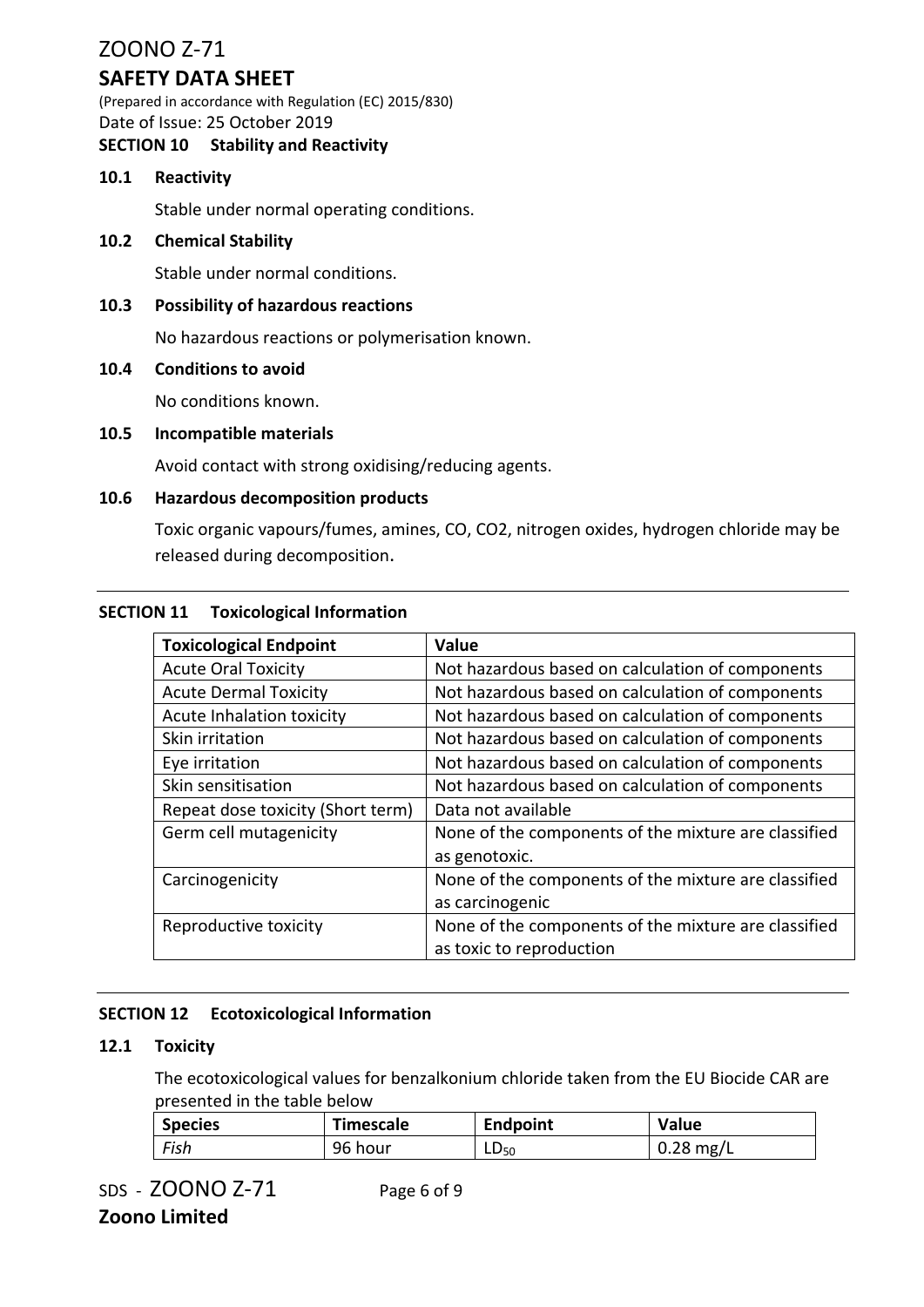### **SAFETY DATA SHEET**

(Prepared in accordance with Regulation (EC) 2015/830) Date of Issue: 25 October 2019

| <b>Species</b>       | <b>Timescale</b> | Endpoint                       | <b>Value</b> |
|----------------------|------------------|--------------------------------|--------------|
| <i>Invertebrates</i> | 48 hour          | EC <sub>50</sub>               | $0.016$ mg/L |
| Algae                | 72 hour          | E <sub>r</sub> C <sub>50</sub> | $0.049$ mg/L |

#### **12.2 Persistence and degradability**

Benzalkonium chloride is readily biodegradable.

#### **12.3 Bioaccumulative potential**

Benzalkonium chloride is not considered to be bioaccumulative.

#### **12.4 Mobility in soil**

No information available.

#### **12.5 Results of PBT and vPvB assessment**

A chemical safety report has not been carried out.

#### **12.6 Other adverse effects**

No other adverse effects reported.

#### **SECTION 13 Disposal considerations**

#### **13.1 Waste treatment methods**

#### **13.1.1 Product/Packaging disposal**

Industrial use: Product should be disposed of as hazardous waste. Plastics should be sent for recycling or buried in landfill.

The waste treatment code for this product is 20 01 19 municipal wastes and similar commercial, industrial and institutional wastes: Biocides.

Professional use: Dispose of empty containers for recycling.

#### **13.1.2 Waste treatment information**

Waste should not be disposed of by release to sewers.

#### **13.2 Additional information**

Ensure compliance with EC, national and local regulations. Do not dispose of wastes in the local sewer or drainage system.

#### **SECTION 14 Transport Information**

#### **14.1 UN Number**

Not hazardous for transport.

#### **14.2 UN Proper shipping name**

Not hazardous for transport.

SDS - **ZOONO Z-71** Page 7 of 9

## **Zoono Limited**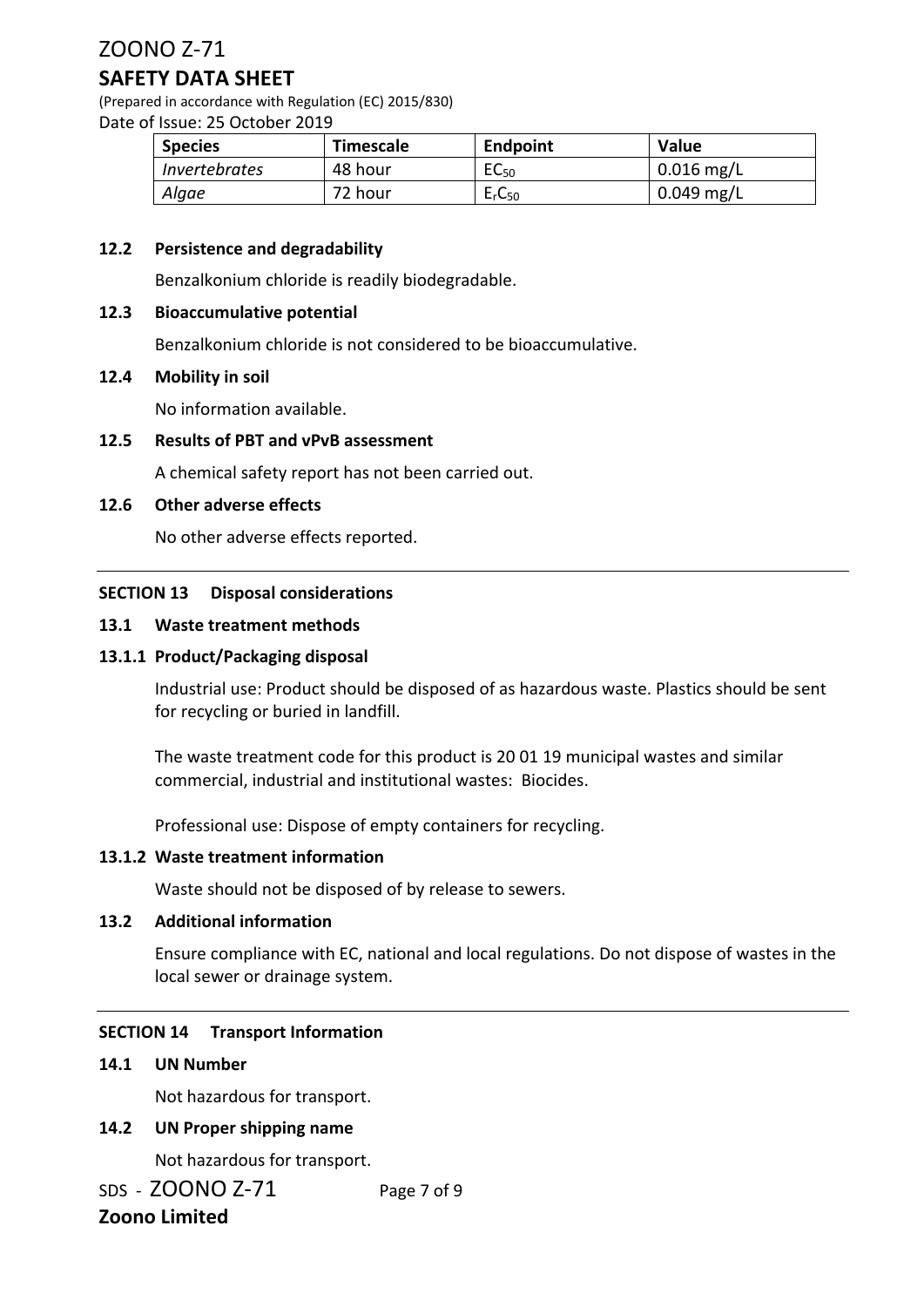# **SAFETY DATA SHEET**

(Prepared in accordance with Regulation (EC) 2015/830) Date of Issue: 25 October 2019

#### **14.3 Transport hazard classes**

Not hazardous for transport.

#### **14.4 Packing group**

Not hazardous for transport.

#### **14.5 Environmental hazards**

Not hazardous for transport.

#### **SECTION 15 Regulatory Information**

#### **15.1 Safety health and environmental regulations specific for the substance**

This safety data sheet has been compiled according to the requirements of Regulation (EC) No 1907/2006

Benzalkonium chloride & Dimethyloctadecyl[3‐(trimethoxysilyl)propyl]ammonium chloride are active substances currently being reviewed in accordance with Regulation (EU) No 528/2012 concerning the placing of biocidal products on the market.

#### **15.2 Chemical Safety Assessment**

No Chemical Safety Assessment has been carried out.

#### **SECTION 16 Other Information**

#### **16.1 Indication of changes**

This is the second version of the SDS written in accordance with Commission Regulation (EU) 2015/830.

The changes include an updated classification due to new information. This is impacted other section of the SDS which have also been updated.

#### **16.2 Abbreviations and acronyms**

CAS: Chemical Abstracts Service EC: Emulsifiable Concentrate IUPAC: International Union of Pure and Applied Chemistry PBT: Persistent Bioaccumulative Toxic vPvB: Very persistent very bioaccumulative

#### **16.3 Key literature references and sources for data**

Information used in the preparation of this Safety Data Sheet has come from information provided by Zoono Limited. Endpoints for Benzalkonium Chloride were reported by the EU Biocides CAR.